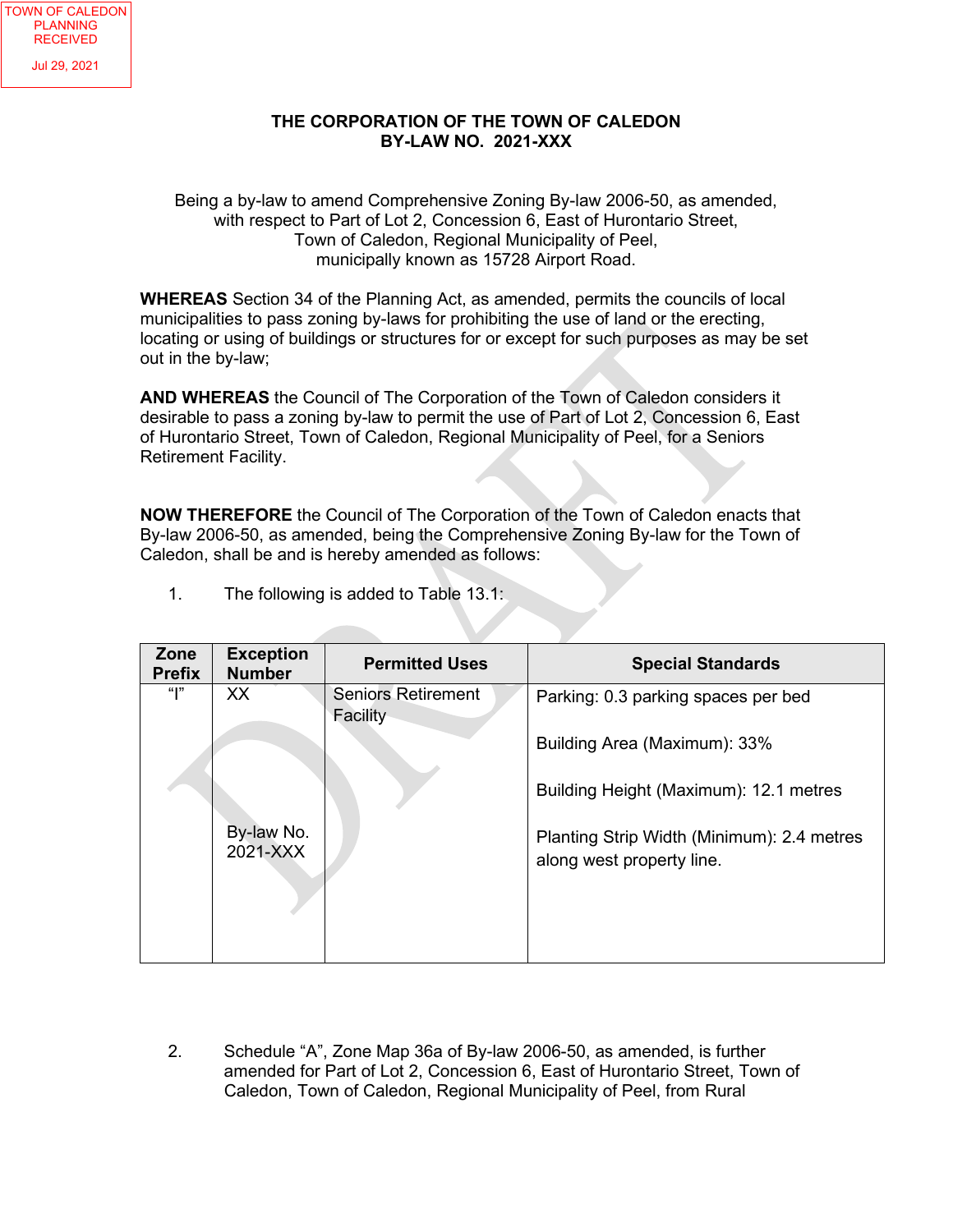Residential "RR" to Institutional Special "I-XX" as shown on Schedule "A" attached hereto.

Read three times and finally passed in open Council on the XX day of XXXXXX, 2021.

Allan Thompson, Mayor

Laura Hall, Clerk